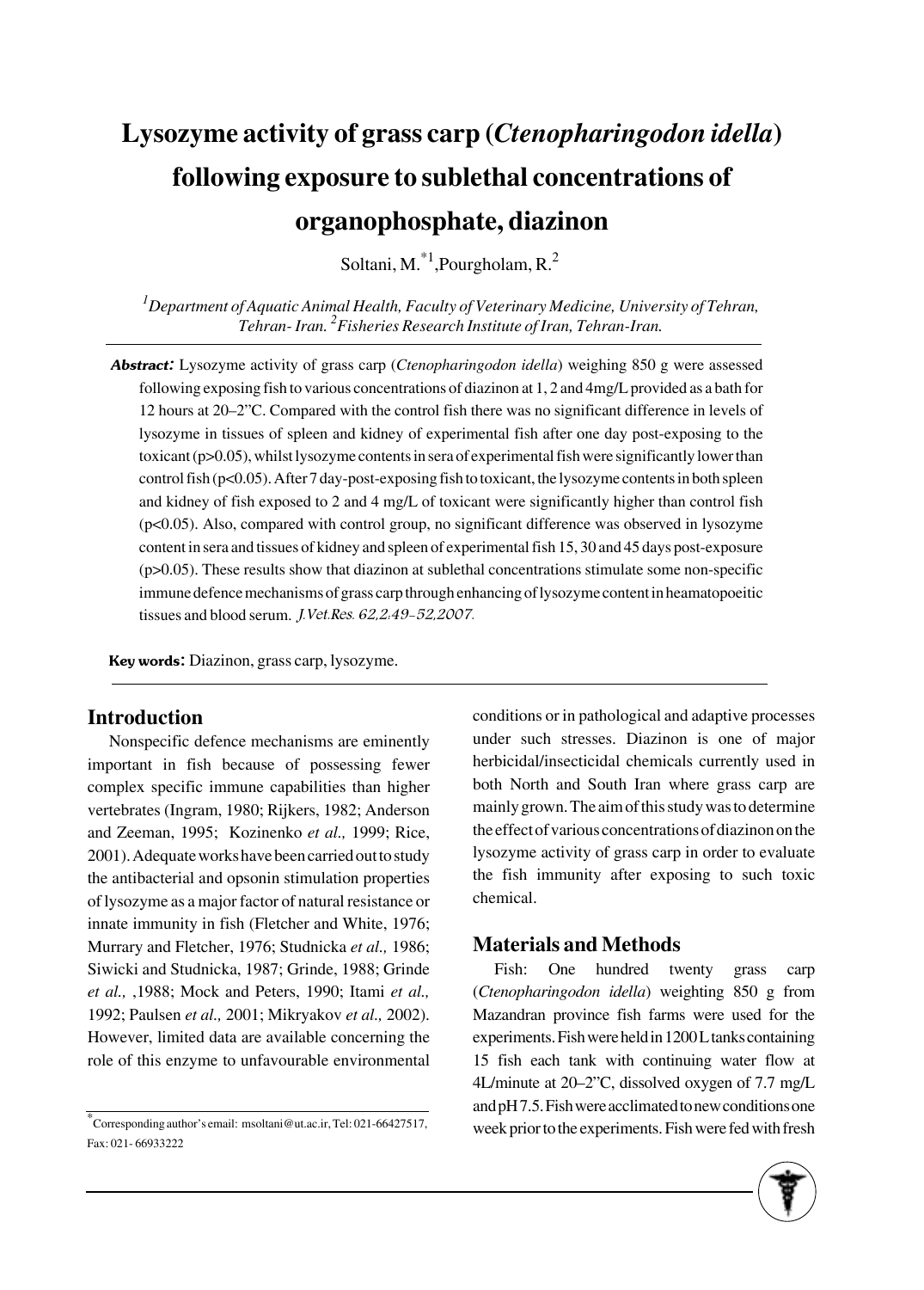vegetables consisting of lucerne, clover and lettuce.

Application of Diazinon: Diazinon (Maccidal EC 600) in the form of 60% emulsion was applied to the water of each tank at concentrations of 1, 2 and 4 mg /L as a bath for 12 hours at 20–2"C. Fish were then transferred to clean water and were kept separately for 45 days. Control group were kept in clean water separately.

Sample Collection and Assay: Samples were collected after 1, 7, 15, 30 and 45 days post exposure to the toxicant. Five fish per treatment were used at each sampling time. Blood was obtained by cutting fish tail after stunning with a sharp blow to the head and removing the scales and scraping the tail with alcohol.

In order to assay lysozyme content, 3-4 ml blood was collected into strile tubes, after 1 hour at room temperature, blood samples were centrifuged at 7000g for 10 minutes and separated sera were frozen at -20"C until used for lysozyme assay within 3 days post sampling. Weighted amounts of <1.0 g of tissue samples consisting of spleen and kidney were immediately obtained, homogenized with one part (W/V) of strile sodium phosphate buffer (PBS) (0.004M, pH 6.2), incubated at room temperature for one hour and subjected to three cycles of freezethaw to extract additional lysozyme from the samples. The tissue samples were then centrifuged at 7000g for 30 minutes and the supernatants were used for lysozyme assay. Lysozyme level in blood and tissue samples was determined by the turbidimetric assay according to the method described by Ellis (1990) with slight modifications. Briefly, aliquots (1.75 ml) of *Micrococcus lysodeikticus* suspension (Sigma) (0.375 mg/ml, 0.05 M sodium phosphate buffer, pH 6.2) was mixed with 250L of each sample and the optical density was measured after 15 and 180 seconds by spectrophotometer (Biophotometer Eppendorf) at 670 nm wavelength. PBS was used as the blank and results were expressed in amounts of lysozyme (g) per one milligram of sample calibrated using a standard cure determined with hens egg white lysozyme (Sigma) in PBS.

Data were statistically analysed using Spss and Anova software (t-test) and values were significant as p<0.05.

#### **Results**

Results of lysozyme contents in sera and tissues of spleen and kidney samples of fish exposed to various concentrations of diazinon are shown in Table 1. Compared with control fish the level of lysozyme in tissues of spleen and kidney was significantly higher in fish exposed to 2 and 4 mg/L diazinon 7 days postexposure (p<0.05). Also, significantly lower level of lysozyme was detected in sera of fish exposed to all concentrations of toxicant only one day postexposure ( $p<0.05$ ). Also, compared with control group, no significant difference was observed in lysozyme content in sera and tissues of kidney and spleen of experimental fish 15, 30 and 45 days postexposure  $(p>0.05)$ . The highest and the lowest reactions to diazinon on the average level of lysozyme were recorded in spleen and sera samples of fish exposed to 4 mg/L of toxicant 7 and 1 day postexposure, respectively.

#### **Discussion**

Lysozyme available in the lysosomes of neutrophils and macrophages, is secreted into the blood by these cells (Goldstein *et al.,* 1975; Murray *et al.,* 1976; Gallin, 1982; Mock *et al.,* 1990) and can function in the blood or intercellular spaces of the tissue following their destruction possibly under the influence of stressor-localized factors as reported in mammals (Fange, 1984; 1986; Weeks and Warinner,1984; Florensov and Pestova, 1990; Zapata *et al.,* 1996, Kozinenko *et al.,* 1999). The highest level of lysozyme in spleen and kidney tissues following 7 days of exposing grass carp to sublethal concentrations of diazinon may be indicative of an increase in the percentage of segmented forms of neutrophils in the blood as shown by differential counts of leucocytes (data not shown). The strong reaction in spleen tissue in response to the toxicants was considered in studies on the influence of sublethal concentrations of some heavy metal salts consisting of Hg, Cd and Cu on the contents of

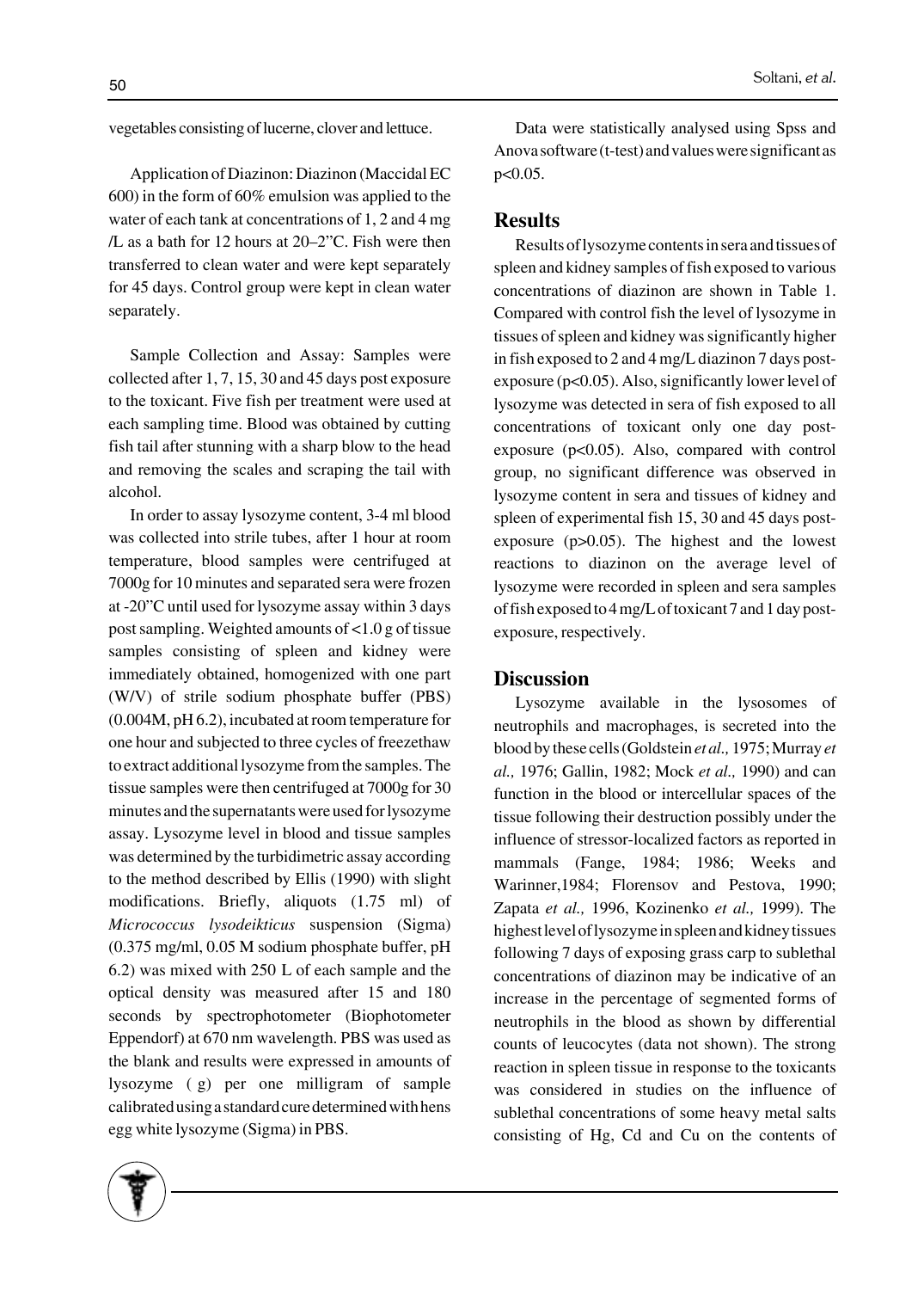| Organ sampled | <b>Sampling time</b> | Diazinon concentration (mg/l) |                |                         | <b>Control</b> |
|---------------|----------------------|-------------------------------|----------------|-------------------------|----------------|
|               | (day)                | 1                             | 2              | $\overline{\mathbf{4}}$ |                |
| <b>Spleen</b> | 1                    | $6.15 - 0.06$                 | $6.22 - 0.13$  | $5.95 - 0.07$           | $6 - 0.28$     |
|               | 7                    | $7.95 - 0.06$                 | $8.6 - 0.08*$  | $9.35 - 0.11*$          | $7.09 - 0.2$   |
|               | 15                   | $6.4 - 0.15$                  | $6.74 - 0.05$  | $6.8 - 0.02$            | $6.9 - 0.05$   |
|               | 30                   | $5.5 - 0.03$                  | $6.1 - 0.04$   | $6 - 0.04$              | $6.1 - 0.16$   |
|               | 45                   | $6.5 - 0.16$                  | $6.4 - 0.02$   | $6.5 - 0.03$            | $6.5 - 0.05$   |
| <b>Kidney</b> | 1                    | $3.9 - 0.04$                  | $3.8 - 0.02$   | $3.8 - 0.02$            | $4 - 0.28$     |
|               | $\overline{7}$       | $4.9 - 0.06$                  | $6.1 - 0.08*$  | $6.1 - 0.13*$           | $4 - 0.28$     |
|               | 15                   | $4.8 - 0.04$                  | $4.9 - 0.02$   | $4.9 - 0.03$            | $5 - 0.04$     |
|               | 30                   | $5.02 - 0.03$                 | $4.5 - 0.04$   | $4.8 - 0.1$             | $5 - 0.1$      |
|               | 45                   | $6 - 0.04$                    | $5 - 0.24$     | $6.2 - .05$             | $6 - 0.05$     |
| <b>Serum</b>  | 1                    | $2 - 0.2*$                    | $1.47 - 0.02*$ | $1.07 - 0.04*$          | $10.54 - 1.2$  |
|               | 7                    | $12.25 - 0.02$                | $12 - 0.05$    | $11.77 - 0.1$           | $12.34 - 0.06$ |
|               | 15                   | $13.94 - 0.13$                | $14.4 - 0.07$  | $14.6 - 0.07$           | $14.56 - 0.98$ |
|               | 30                   | $12.2 - 0.02$                 | $11.72 - 0.25$ | $12.07 - 0.16$          | $12.32 - 0.06$ |
|               | 45                   | $12.07 - 0.04$                | $12.1 - 0.04$  | $12.13 - 0.03$          | $12.2 - 0.05$  |

**Table 1. Lysozyme contents (μg/mg or ml) in spleen, kidney and serum of grass carp exposed to diazinon a 20±2ºC, (n=5, Mean±SEM).** 

**\* Indicating values are significant at p< 0.05.**

lysozyme in the tissues of sturgenon fingerlings (*Acipenser baeri*) by Mikryakov *et al.,* (2002). Moreover, the rise in the levels of lysozyme in spleen tissues of fish may be due to an increasing number of lysozyme producing cells of the myeloid tissues, in particular non-segmented and segmented neutrophils as were demonstrated by other authors (e.g. Mikryakov and Lapirova (1997). It is assumed that this enzyme participates in the support of homeostasis during adaptation to unexpected environmental changes (Marc *et al.,* 1995; Charles and Rice, 2001). A high activity of this enzyme has been found in lymphomyeloid tissue of cartilaginous fish as well as in lymph and plasma of bony fishes (Fange, 1984; ysein *et al.,* 1989; Anderson and Zeeman, 1995). In mammals, during periods of high stress, lysosome exocytosis from macrophages and neutrophils can be altered by action of the stress hormones, in particular hydrocortisone as mentioned by Mock *et al.,* (1990). The present results propose that the discharge of different amounts of lysozyme in response to toxic stress, possibly mediated via hydrocortisone, may also occur in fish. Also, Mock*et al.,* (1990) concluded that the activity of this enzyme presents the modulatory action of the defence system of the organism, relying not only on the nature, but also concentration or strength of stress factor. Therefore, weak influences occur, for example 30 minute handling can result in both decrease and increase in the level of serum lysozyme, while a strong stress, for example the acute exposure of fish to ammonia ions, decreases the level of this enzyme. Therefore, the comparison of these data on concentrations of lysozyme in tissues and serum of grass carp shows that lysozyme level depends on the effect of various factors including diazinon concentrations. Also, these data show that the lysozyme content in serum and tissues of grass carp were variable and the fluctuations were defined by duration of sampling and concentration of toxicant.

# **Acknowledgment**

This work was financially supported by the research council of University of Tehran and Iranian Fisheries Research Institute.

# **References**

1. Charles, D., Rice, C.D. (2001) Fish immunotoxicology, understanding mechanisms of action. In: Target Organ Toxicity in Marine and Freshwater Teleosts, volume Z- systems; Edited by: Daniel Schlenk and William H. Benson. pp. 97-108.